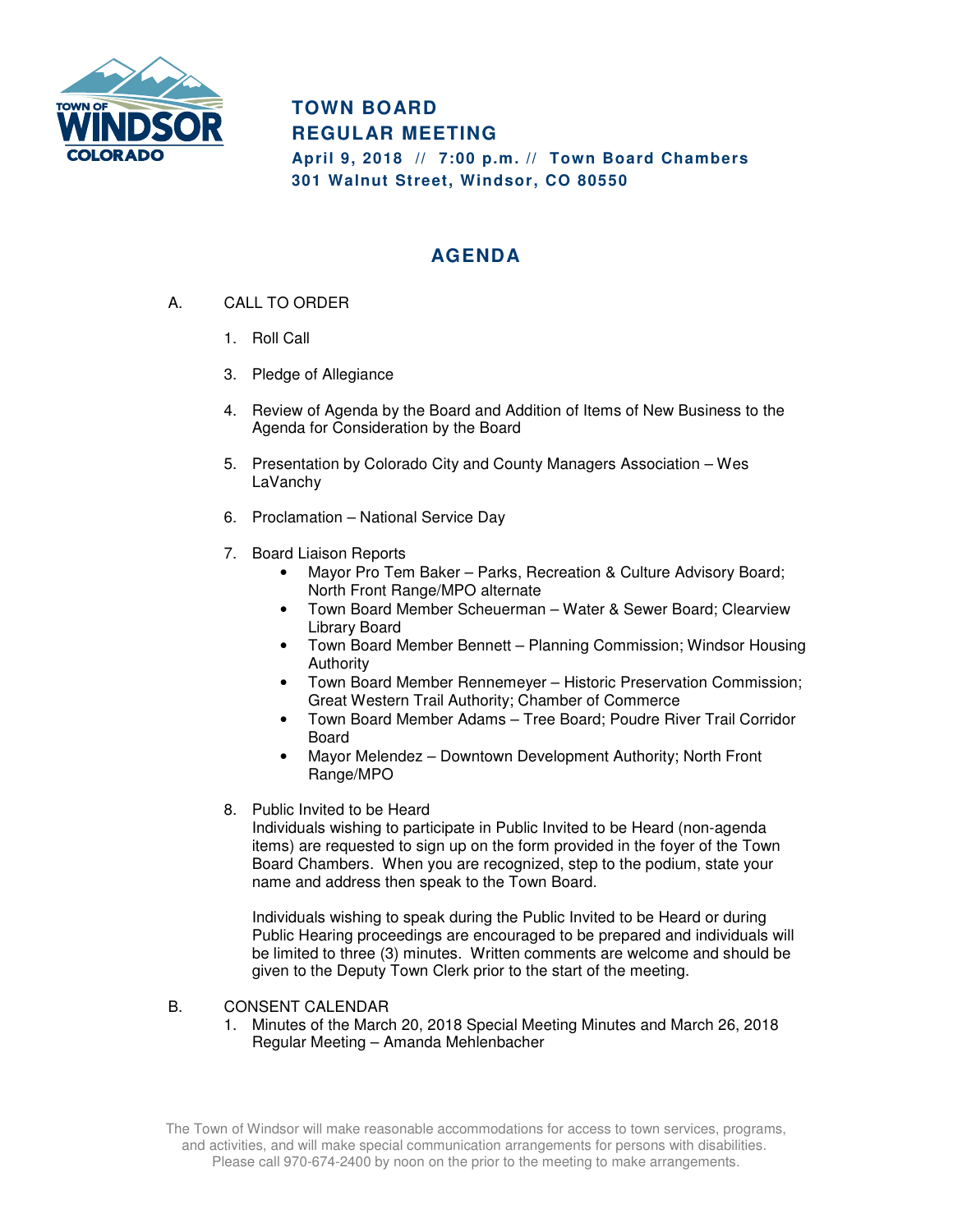- 2. Report of Bills for March 2018 D. Moyer
- 3. Cancellation of May 28, 2018 Town Board Meeting

## C. BOARD ACTION

- 1. Site Plan Presentation River Valley Crossing Subdivision  $2^{nd}$  Filing, Lot 1 Gavin Kaszynski, Associates in Family Medicine, applicant / Katy Thompson, Ripely Design, Inc., applicant's representative
	- Staff presentation: Paul Hornbeck, Senior Planner
- 2. Site Plan Presentation Falcon Point Subdivision, Lot 4 Craig Kraft, applicant/ Patricia Kroetch, North Star Design, Inc., applicant's representative
	- Staff presentation: Paul Hornbeck, Senior Planner
- 3. Public Hearing An Ordinance Annexing and Zoning Certain Territory known as the WCR 76 Annexation to the Town of Windsor – Jon Turner, Hillside Development Group, applicant / Kristin Turner, TB Group, applicant's representative
	- Legislative Action
	- Staff presentation: Paul Hornbeck, Senior Planner
- 4. Resolution No. 2018-34 A Resolution Making Certain Findings and Conclusions of Law Pursuant to Section 31-12-110 C.R.S., Concerning the WCR 76 Annexation to the Town of Windsor – Jon Turner, Hillside Development Group, applicant / Kristin Turner, TB Group, applicant's representative
	- Legislative Action
	- Staff presentation: Paul Hornbeck, Senior Planner
- 5. Ordinance No. 2018-1558 An Ordinance Annexing and Zoning Certain Territory known as the WCR 76 Annexation to the Town of Windsor – Jon Turner, Hillside Development Group, applicant / Kristin Turner, TB Group, applicant's representative
	- First reading
	- Legislative action
	- Staff presentation: Paul Hornbeck, Senior Planner
- 6. Public Hearing A Resolution Approving the First Amendment to an Intergovernmental Agreement Between the Town of Windsor and Town of Severance Regarding Development Within the State Highway 257 and Harmony Road Corridor
	- Legislative action
	- Staff presentation: Paul Hornbeck, Senior Planner; Ian D. McCargar, Town Attorney
- 7. Resolution No. 2018-35 A Resolution Approving the First Amendment to an Intergovernmental Agreement Between the Town of Windsor and Town of Severance Regarding Development Within the State Highway 257 and Harmony Road Corridor
	- Legislative action
	- Staff presentation: Paul Hornbeck, Senior Planner; Ian D. McCargar, Town Attorney